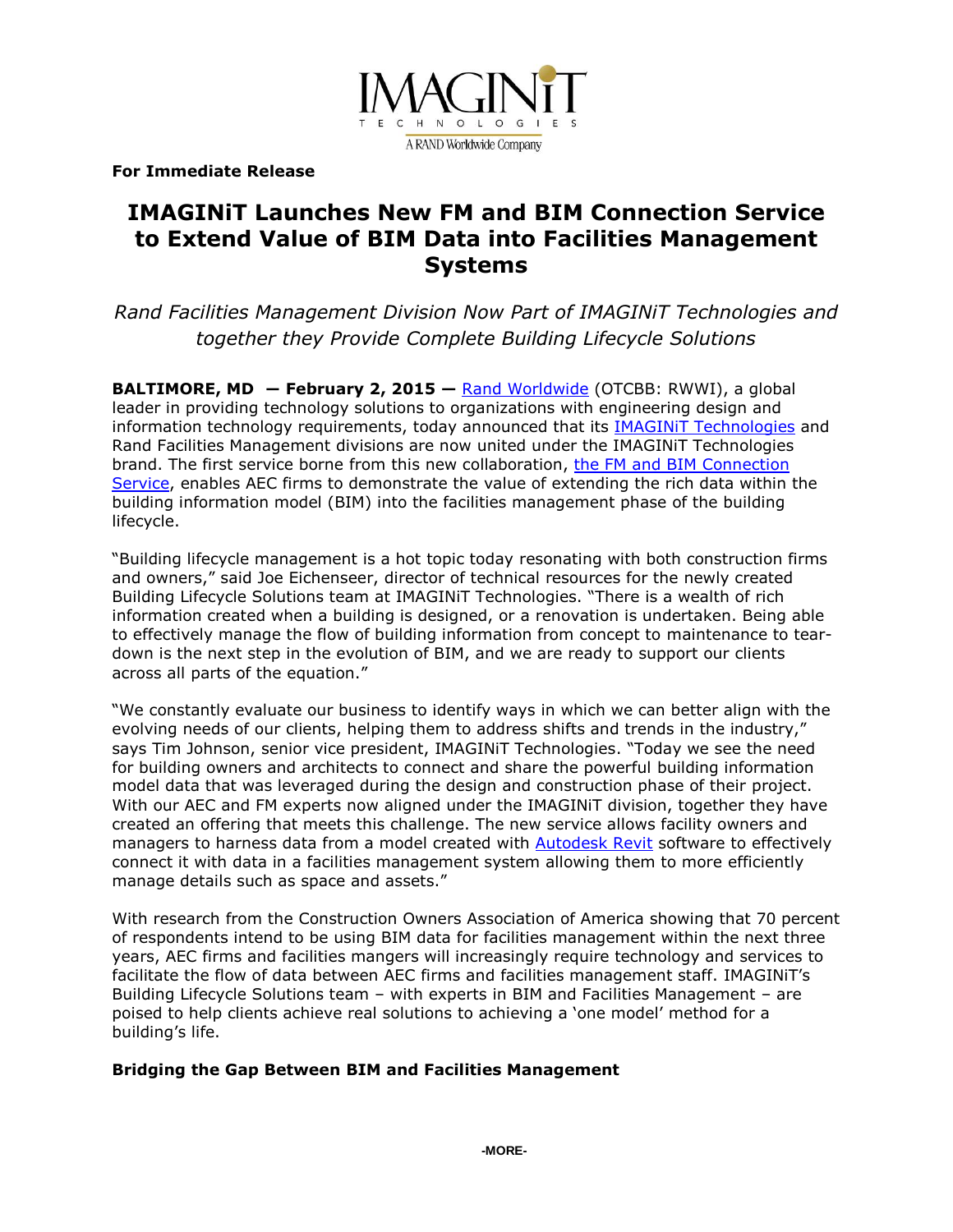IMAGINiT's FM and BIM Connection Service breaks down the barriers between BIM and facilities management by sharing the BIM data in an integrated workplace management system, ARCHIBUS. Rather than trying to manage building operations using CAD files, now FM teams can easily and efficiently manage space, assets, personnel and all maintenance directly within ARCHIBUS.

#### **How it Works**

AEC firms can now demonstrate to owners how facility managers can extend the value of BIM throughout the building's lifecycle. IMAGINiT's FM and BIM Connection Service allows AEC firms and facility owners to experience the benefits of leveraging BIM data within ARCHIBUS. IMAGINiT provides 1:1 virtual training on how this can be done so that AEC firms can effectively highlight the value they're providing their customer. IMAGINiT also transfers all the data from the BIM into ARCHIBUS and hosts the software for 90 days so teams simply have to log in to start using the rich data.

#### **Learn More About IMAGINiT's FM and BIM Connection Service**

To learn more about IMAGINiT's FM and BIM Connection Service and how it helps AEC firms better serve their building owner clients, contact IMAGINiT Technologies at 1-800-356-9050 or visit [www.imaginit.com/FMandBIM.](http://www.imaginit.com/FMandBIM)

IMAGINiT's FM and BIM Connection Service will also be showcased during IMAGINiT's eightcity Building Lifecycle Trends Workshop. This moderated, in-person workshop allows owners, architects, engineers and contractors to talk about how best to leverage the data created during a project from beginning to end. [Register now](http://www.imaginit.com/Events/Registration/eventid/a2w700000003DJTAA2) for the following locations:

Baltimore, MD – March 24, 2015 Boston, MA – March 26, 2015 Calgary, AB – March 12, 2015 Dallas, TX – March 18, 2015 New York, NY – March 25, 2015 Seattle, WA – March 18, 2015 Toronto, ON – March 13, 2015

For more information on the Building Lifecycle Trends Workshop contact IMAGINiT Technologies at 1-800-356-9050.

#### **About IMAGINiT Technologies**

[IMAGINiT Technologies,](http://www.imaginit.com/) a division of [Rand Worldwide,](http://www.rand.com/) advances the way architects and engineers design, develop, and manage projects. Customers of this leading professional services and technology company include organizations in the building, infrastructure, manufacturing and facilities management industries. *Fortune 500* and *Engineering News Record's* Top 100 organizations work with IMAGINiT Technologies to gain competitive advantages through expert technology consulting, implementation, training, and support services. As one of the world's largest integrators of Autodesk 3D design and engineering software, the team leverages unrivalled industry experience to design systems that accelerate innovation while improving project quality and profitability.

*Any and all trademarks making reference to or related to Rand Worldwide, IMAGINiT Technologies, ASCENT, IMAGINiT, Clarity or ProductivityNOW are registered and/or owned by Rand Worldwide, Inc., and/or its subsidiaries, affiliates, and/or other legal holders under the Rand Worldwide, Inc. name.*